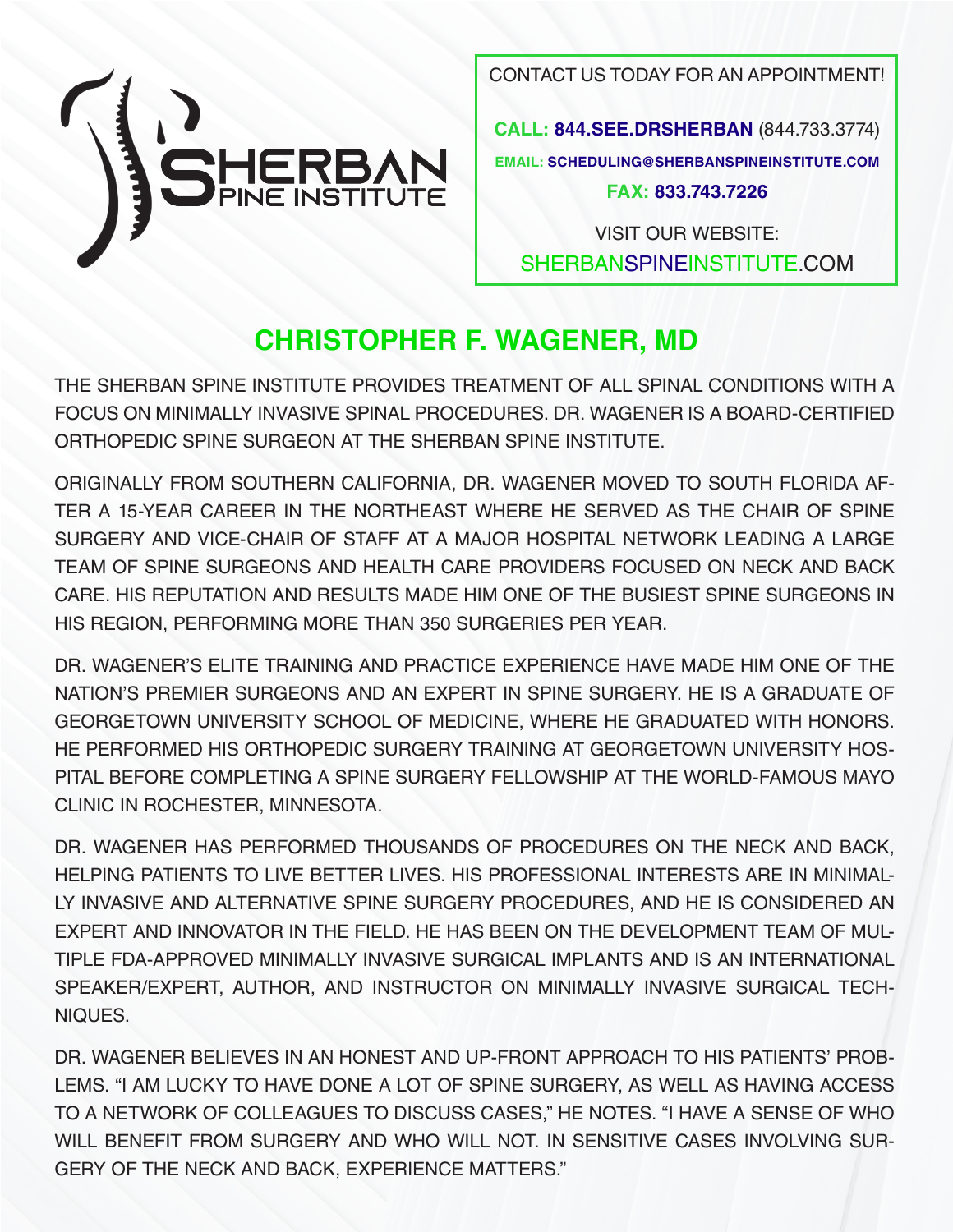



CURRICULUM VITAE DR. CHRISTOPHER F. WAGENER Board Certified - Orthopedic Surgeon Fellowship Trained - Spine Surgeon

## **EDUCATION**

| 2006 - 2007 | <b>Orthopaedic Spine Surgery Fellowship</b><br>Fellowship Director: Bradford Currier M.D.<br>Mayo Clinic, Rochester, MN                                                   |
|-------------|---------------------------------------------------------------------------------------------------------------------------------------------------------------------------|
| 2003 - 2005 | <b>Orthopaedic Surgery Resident</b><br>Georgetown University Hospital, Washington, D.C.                                                                                   |
| 2001 - 2003 | <b>Orthopaedic Surgery Internship and Resident</b><br>University of Alabama, Birmingham, Birmingham, AL                                                                   |
| 1997 - 2001 | <b>Doctorate of Medicine, Cum Laude</b><br>Georgetown University School of Medicine<br>Washington, D.C.                                                                   |
| 1996 - 1997 | <b>Master of Science in Physiology and Biophysics</b><br><b>Graduated with Highest Distinction</b><br>Georgetown University, Department of Physiology<br>Washington, D.C. |
| 1991 - 1995 | <b>Bachelor of Arts in Biological Sciences with an</b><br>emphasis in Biochemistry, Magna Cum Laude<br>University of California, Santa Barbara, Santa Barbara, CA         |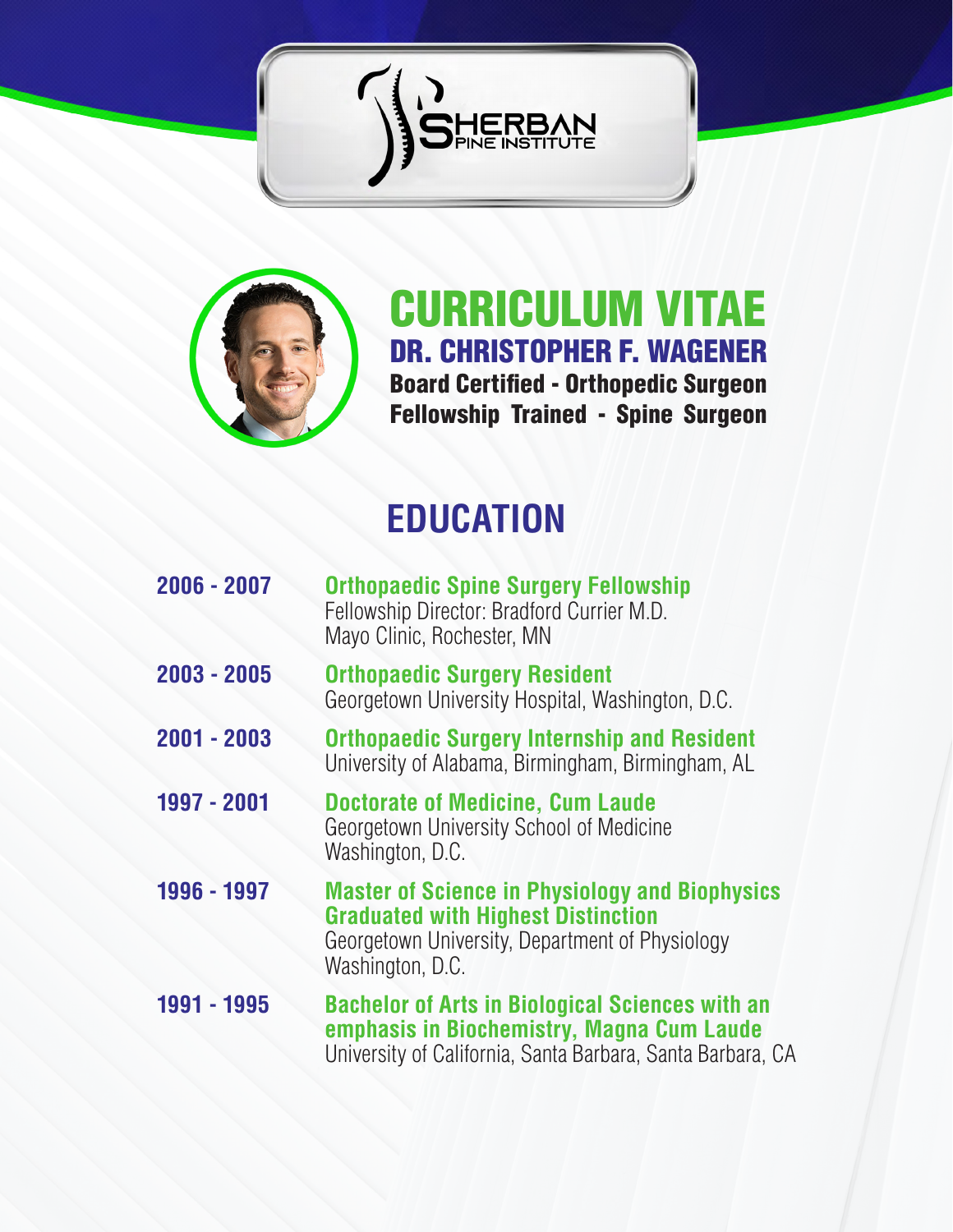

### **CERTIFICATIONS**

#### **Board Certified Orthopaedic Surgeon** American Board of Orthopaedic Surgery - Passed written and oral boards, Passed Recertification, 2017

**United States Medical Licensing Exam** Step 1, Step 2, Step3 – Passed

**Pennsylvania Medical Licensure Commission** Registered Medical Doctor

### **ACADEMIC PRESENTATIONS AND INSTRUCTION**

| <b>2009 - Present</b> | <b>Clinical Instructor: Minimally Invasive Spine Surgery,</b><br><b>Transforaminal Lumbar Interbody and Lateral/Oblique</b><br><b>Interbody Fusion, Globus, Lanx, Synthes, Biomet, Zim-</b><br>mer, CoreLin. Expert user in techniques, indications and<br>patient selection, complications |
|-----------------------|---------------------------------------------------------------------------------------------------------------------------------------------------------------------------------------------------------------------------------------------------------------------------------------------|
| 2009 - 2011           | <b>Sales Force Instructor: Minimally Invasive Spine Sur-</b><br>gery. Created lecture and cadaver instruction series de-<br>signed to develop and maintain surgeon relationships and<br>improve market penetration and sales. Globus Medical -<br>Audubon, PA                               |
| 2009                  | <b>Lecturer: Spine Arthroplasty Society Meeting-India</b><br><b>Division</b> (October, 2009). 1. Minimally Invasive Transfo-<br>raminal Lumbar Interbody Fusion - Is it worth the sweat?<br>2. The Future of Spine Surgery 2020. Channai, India                                             |
| 2009                  | <b>Clinical Instructor: Minimally Invasive Spine Surgery</b><br>Naval Hospital Cadaver Lab. Norfolk, Virginia                                                                                                                                                                               |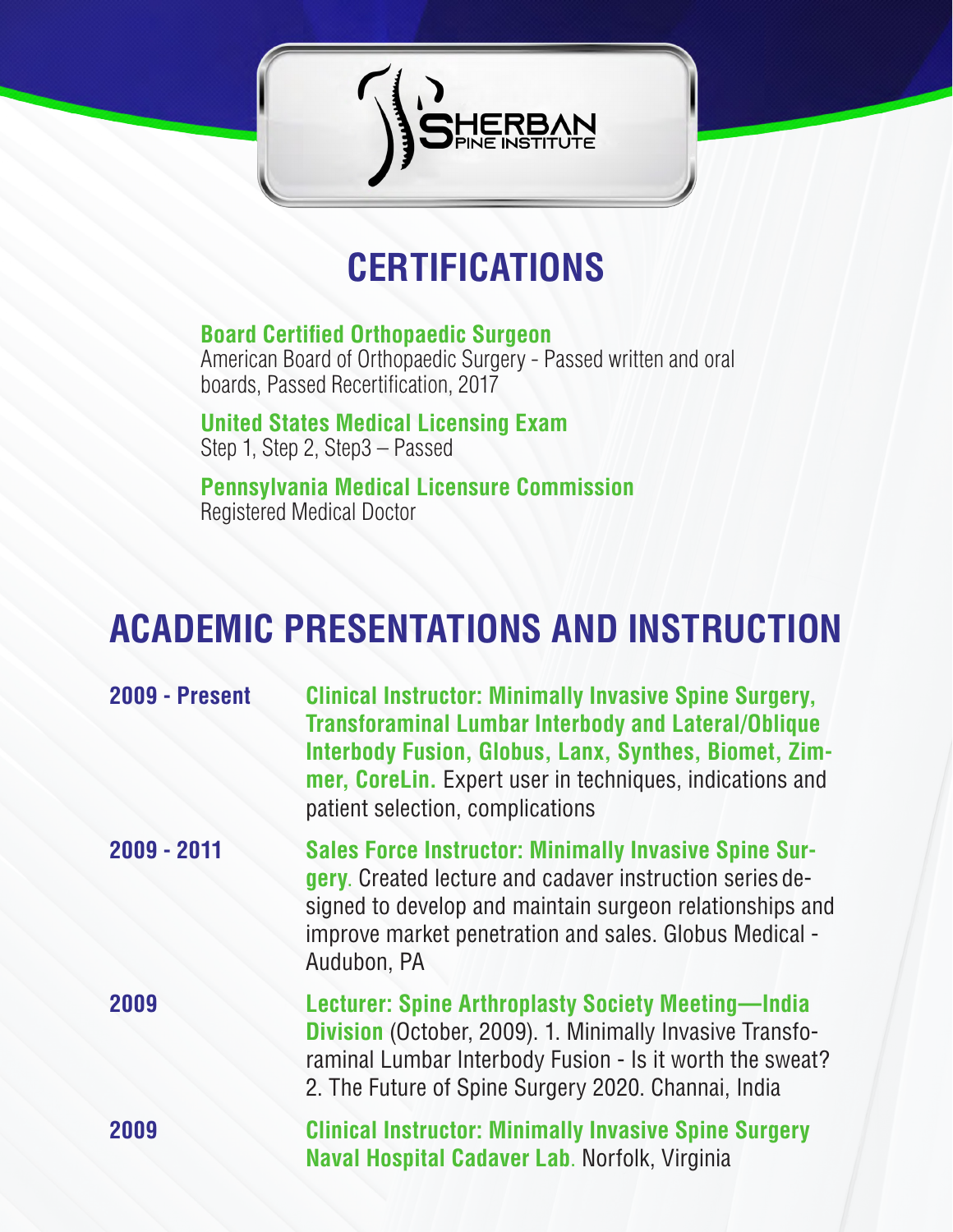

| 2009 | <b>Faculty: North American Spine Society "Skin to Skin."</b><br>Provided hands-on instruction in Minimally Invasive Spine<br>Surgery to an International group of Orthopedic and Neu-<br>rosurgical Spine surgeons. Chicago, IL |
|------|---------------------------------------------------------------------------------------------------------------------------------------------------------------------------------------------------------------------------------|
| 2008 | <b>Lecturer: Main Line Health Seminars. Minimally Invasive</b><br>spine surgery techniques and indications. Philadelphia, PA                                                                                                    |
| 2007 | Thoracolumbar Trauma - Recent Advances in Treat-<br>ment. Mayo Clinic Rochester, MN Orthopaedic Surgery<br><b>Grand Rounds</b>                                                                                                  |
| 2005 | Lumbar Disc Replacement – State of the Art Orthopae-<br>dics. Georgetown University Hospital Orthopaedic Sur-<br>gery Grand Rounds                                                                                              |
| 2005 | Talipes Equinovarus - Current Concepts Review. George-<br>town University Hospital Orthopaedic Surgery Grand<br><b>Rounds</b>                                                                                                   |
| 2004 | Spondylolisthesis – Diagnosis and Management.<br>Georgetown University Hospital Orthopaedic Surgery<br><b>Grand Rounds</b>                                                                                                      |
| 2004 | <b>Lumbar Stenosis – Diagnosis and Treatment. George-</b><br>town University Hospital Orthopaedic Surgery Grand<br>Round                                                                                                        |
| 2003 | <b>Calcaneal Fractures - Current Concepts Review.</b><br>Georgetown University Hospital Orthopaedic Surgery<br><b>Grand Rounds</b>                                                                                              |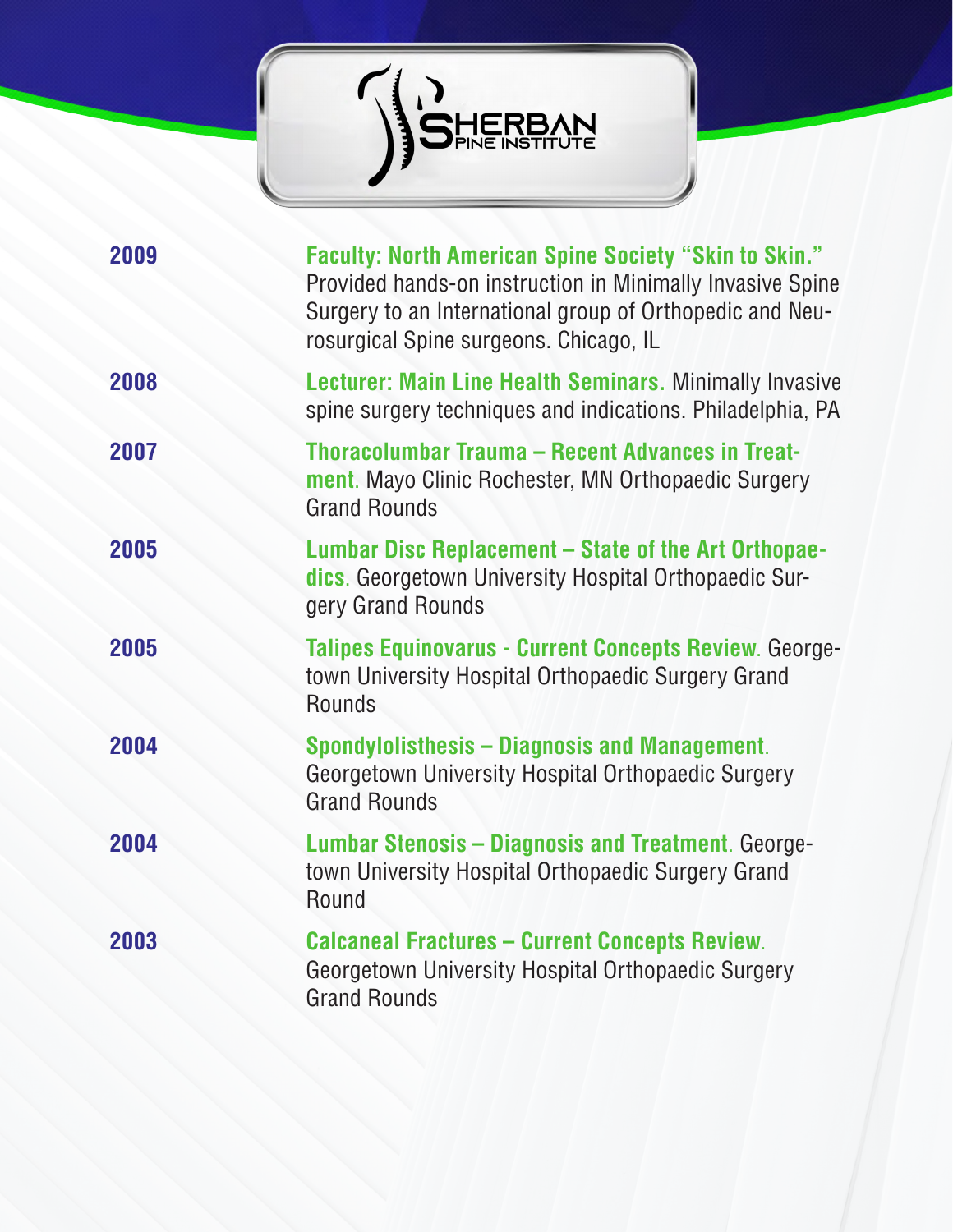

# **RESEARCH AND DEVELOPMENT**

| 2016           | Protzman, NM, Kapun, J, Wagener, C. Thoracic spinal subdural<br>hematoma, complicating anterior cervical discectomy and fusion:<br>case report. J Neurosurg Spine 24:295-9, 2016.                                        |
|----------------|--------------------------------------------------------------------------------------------------------------------------------------------------------------------------------------------------------------------------|
| 2010           | Kapun, J, Wagener, C, Case Report: Novel technique for minimally<br>invasive spine surgery in obese patients, The Internet Journal of<br>Minimally Invasive Spine Technology, 2010 Volume 4 Number 1.                    |
| 2020           | Surgeon Advisory Board: Ulrich Medical USA.                                                                                                                                                                              |
| 2017 - Present | Zimmer Development Team: TrellOss Lateral Interbody Fusion<br>Device.                                                                                                                                                    |
| 2014 - 2020    | Lanx Development Team: Alpine XC Interspinous Process Device.                                                                                                                                                            |
| 2018 - Present | SpineWave Development Team: Expandable Transforaminal Lum-<br>bar Interbody Fusion Device.                                                                                                                               |
| 2010           | MicroFuse Minimally Invasive Graft- Product Development Team<br>- Provided insight, experience and direct instruction through wet/<br>dry labs and WebX, developing implants and surgical techniques.<br>Globus Medical. |
| 2009           | Primary User Group - Globus Revolve- Minimally Invasive seg-<br>mental pedicle screw instrumentation system. Provided user<br>feedback to engineer and sales staff prior to production launch.                           |
| 2010           | Consultant – Synthes Spine – Matrix – Minimally Invasive Seg-<br>mental Pedicle Screw Instrumentation system. Product launch<br>advice, system analysis, and instruction.                                                |
| 2008           | Wagener, CF, Currier, BL, Atlantoaxial Rotatory Instability, Spine<br>Trauma, Second Edition, Saunders Publishing.                                                                                                       |